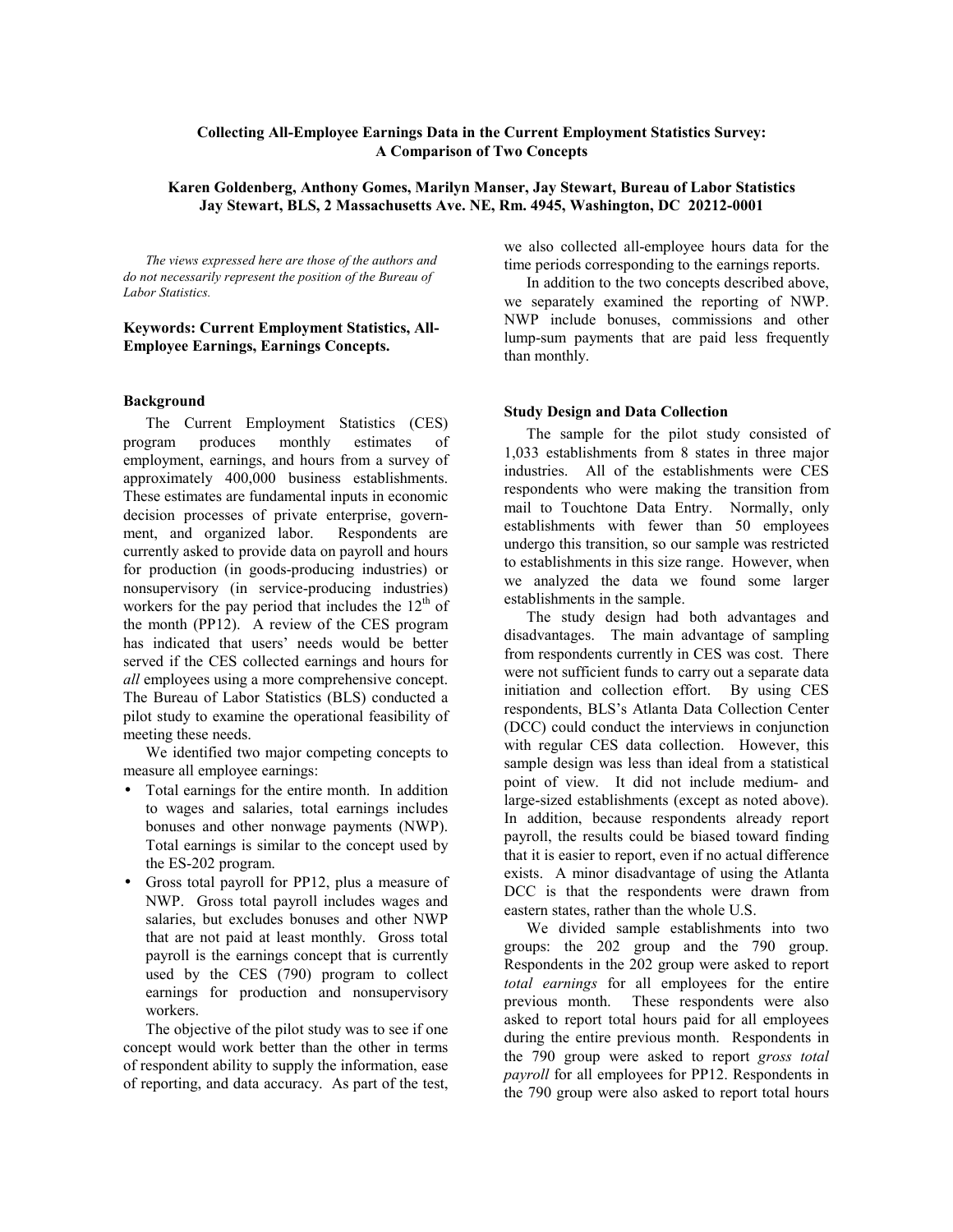paid for all employees during PP12. Both groups were asked to report, separately, any NWP paid during the previous month.

For establishments that paid different employees at different frequencies, such as weekly and biweekly, we asked respondents in both groups to report these totals separately for each payroll frequency. We did this because adding up payroll amounts is not straightforward when the pay periods are of different lengths. In these cases, payroll amounts must be adjusted to a common time frame (usually a week) before they can be aggregated to an establishment total. We were concerned that asking respondents to add up the payroll amounts would introduce error and increase respondent  $burden<sup>1</sup>$ 

We collected data covering the fourth calendar quarter of 1997. Data were collected once a month for three months for the 202 group (November 1997 through January 1998) and for four months for the 790 group (October 1997 through January 1998). The extra month of data collection for the 790 group was necessary because we collected payroll for the current month, whereas we collected NWP for the entire previous month. By collecting data for an entire calendar quarter, we could compare the pilot study microdata to earnings reported to the ES-202 program. The fourth quarter was desirable because of the high incidence of NWP, especially bonuses, that are commonly paid during December.

The research design called for 25 percent of the sample to come from the manufacturing sector, 50 percent from services, and 25 percent from Finance, Insurance, and Real Estate (FIRE). Establishments were to be randomly assigned to the 790 and 202 groups. Because the 790 group's data collection began a month ahead of the 202 group's collection, some states ran out of respondents in the study industries for the second (202) group. As a result, the industry allocation was achieved for the 790 group, but was short on establishments in FIRE in the 202 group. More importantly, a larger fraction of establishments in the 202 group were delinquent reporters, and so would be less likely to participate in the pilot study. These differences had to be addressed in the data analysis.

The pilot study was conducted as part of the regular CES CATI interview. To minimize interviewer effects, establishments from the two groups were randomly assigned to interviewers.

#### **Analysis and Results**

The analysis is based on establishments that reported all-employee counts to CES for the two months prior to the start of the pilot study. This limitation was needed because we found that some sample cases were delinquent reporters or former respondents who had previously dropped out of the CES survey. The resulting sample consisted of 866 establishments (423 in the 202 group and 443 in the 790 group).

Reporting. For both groups, a higher fraction of respondents reported all-employee earnings than reported production/nonsupervisory worker (P/NS) payroll. Overall, 67 percent of establishments provided all-employee earnings data for all months, whereas 59 percent provided P/NS payroll data for all months. These results do not change when broken down by group: these percentages are 63 percent and 53 percent for the 202 group, and 71 and 65 percent for the 790 group. Hence, respondents appear to be more likely to report allemployee earnings than to report P/NS payroll.

Response rates for earnings and hours appear to be higher for the 790 group than for the 202 group (see Table 1). $^{2}$  The fraction of respondents who reported all-employee earnings in all months of the pilot study was higher in the 790 group than in the 202 group (71 percent versus 63 percent). In addition, the fraction that reported no all-employee earnings data during the pilot study was lower in the 790 group (16 percent vs. 32 percent for the 202 group). However, the probability of reporting allemployee earnings is strongly related to the establishment's propensity to report P/NS payroll, and the two groups differed on this dimension.

Using the data in Table 1, we computed a "counter-factual" distribution of responses for the 790 group. We used the response rates from Table 1 for each level of CES P/NS payroll reporting, but assumed that the distribution of CES P/NS payroll

 $\frac{1}{1}$  $1$  Note that it was not necessary to collect data for each payroll separately for the 202 group, because adding up monthly earnings numbers is straightforward. However, collecting the information separately reduces respondent burden in some cases. Respondents in both groups were given the option of reporting all payrolls as a single number if it was easier. For respondents in the 790 group this would be the case only if the payrolls were paid at the same frequency.

<sup>&</sup>lt;sup>2</sup> The response rates in Table 1 are for total earnings in the 202 group and gross total payroll in the 790 group. For establishments with more than one payroll, we tabulated only the primary payroll.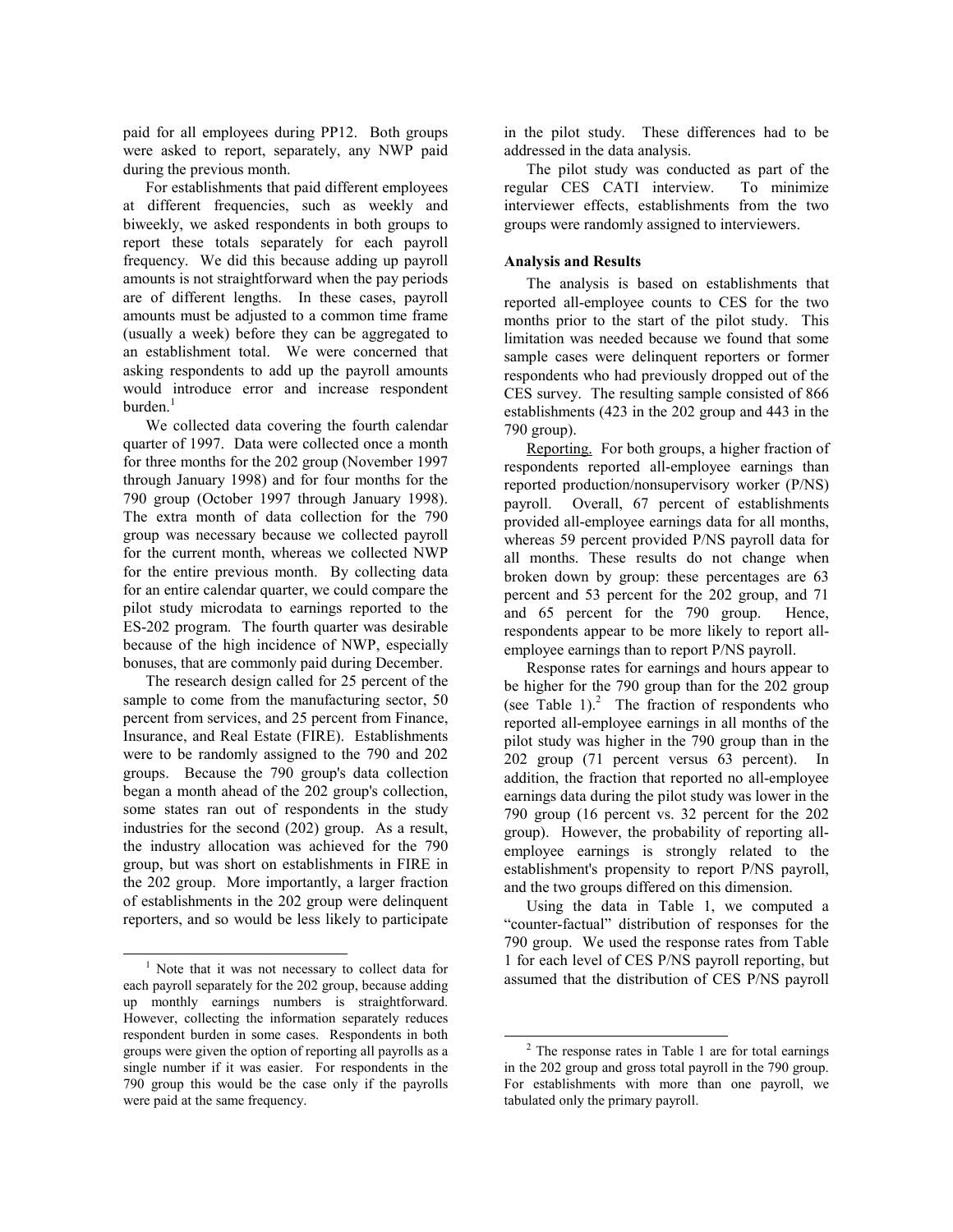reporting was the same as for the  $202$  group.<sup>3</sup> That is, we reweighted the percentages for the 790 group using 202 group "weights." The resulting counterfactual distribution is closer to the 202 distribution than the actual distribution for the 790 group: 64.3 percent would have reported all-employee payroll in all months, 13.0 percent would have reported in some months, and 22.7 percent would not have reported payroll at all. Hence, much of the difference in reporting shown in Table 1 can be attributed to different underlying propensities to report earnings/payroll.

Our econometric analysis confirms this result (see Goldenberg et al. 1999). Binary and ordered probit equations show that, after controlling for differential propensities to report P/NS payroll, for interviewer effects, and for industry effects, there is no difference in response rates between groups.

The response rates for hours are very similar to those for total earnings and gross payroll, so we do not report them here. For more information, see Goldenberg et al. (1999).

It is somewhat more difficult to collect monthly data for NWP than for earnings or hours, as evidenced by lower item response rates (see Table 2).<sup>4</sup> A smaller fraction of establishments in the 202 group reported NWP for all months than reported gross payroll or total earnings, while for the 790 group the response rates were fairly similar for both variables. A larger fraction of establishments in the 790 group reported NWP for all months (73 percent vs. 56 percent in the 202 group), and a smaller fraction did not report NWP for any months (25 percent vs. 42 percent).

About half of the difference in the response rates for NWP can be accounted for by the propensity to report P/NS payroll. Computing the counter-factual response rates for the 790 group reveals that if the two groups' propensity to report P/NS payroll been the same, 67 percent of the 790 group would have responded in all months, while 32 percent would not have responded at all. Hence, sample composition accounts for about half of the difference in response rates between the two groups.

We examined whether other factors, such as interviewer effects and industry composition, could have caused the difference. Even after controlling for all of these factors simultaneously in a probit analysis, a large difference still remained.

Respondent Burden. To measure respondent burden, we asked respondents how long it took them to compile the supplemental data (payroll or earnings, hours, and NWP) in the first and last months of data collection. We found that respondents in the 202 group, on average, took 3.8 minutes longer than 790 respondents to compile the supplemental data items in the first month (12.6 minutes vs. 8.8 minutes), and 3.2 minutes longer in the last month.<sup>5</sup> Both of these differences are significant at the one-percent level.

We also examined the distribution of time spent compiling the supplemental data. In the first month, 56 percent of 790 respondents compiled the data in 5 minutes or less, and 77 percent did so in 10 minutes or less. In contrast, 33 percent of establishments in the 202 group took 5 minutes or less to compile the data and 65 percent took 10 minutes or less.<sup>6</sup>

As with the item response rates, it is important to control for the propensity to report P/NS payroll data and interviewer effects mentioned above. We used robust regression procedures to estimate the difference in time to compile the supplemental data. The multivariate analysis confirms that it took longer for respondents in the 202 group to compile the data, with the difference being about 3.4 minutes in the first month and 3.3 minutes in the last month. When we allowed interviewer effects to vary across the two groups (through interaction terms in the regression), we found that they accounted for much of the longer reported compilation time for the 202 concept. This suggests that more extensive interviewer training could have a large impact on respondent burden.

Unfortunately, there does not appear to be much "learning" over the collection period. The average time to compile the data decreased only slightly (by 1.3 minutes for the 202 group and 0.7 minutes for the 790 group). Further, the fraction of respondents

<sup>&</sup>lt;sup>3</sup> In the 202 group, 52.7 percent reported P/NS payroll in all months, 12.5 percent reported for some months, and 34.8 percent did not report P/NS payroll in any months. The corresponding percentages are 65.0, 14.2, and 20.8 for the 790 group. 4

 $\frac{4}{1}$  One possible reason for the lower response rate is that some establishments that did not pay any NWP may have shown up as missing in our data.

 <sup>5</sup> Note these means were computed omitting two respondents in the 202 group that took longer than 60 minutes.

 $6$  These data were missing for many establishments. For these tabulations the sample size was 270 for the 202 group, and 347 for the 790 group. Note also that, because were looking at respondents only, we did not impose the scope restrictions.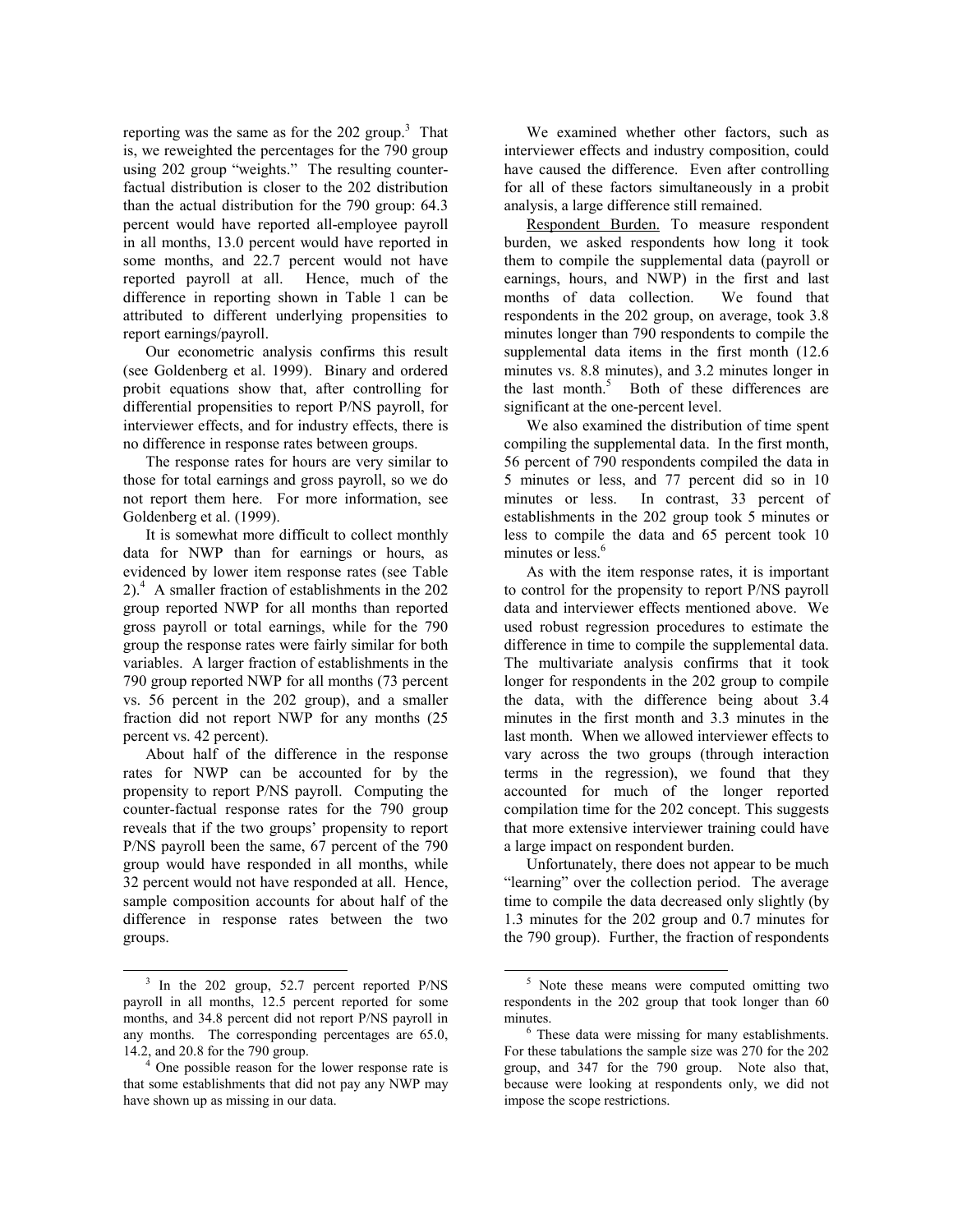in both groups who took 10 or fewer minutes to compile the data increased by only 4 percentage points,<sup>7</sup> suggesting that respondents followed the same procedure each month. $8$ 

Data Quality. As noted earlier, the motivation for collecting data for a complete calendar quarter was to compare the pilot study data with ES-202 data, which are typically regarded as "truth,"<sup>9</sup> from the same establishments

Our first step was to compute monthly and quarterly earnings for each establishment in the pilot study. Because establishments in the 202 group reported monthly earnings, quarterly earnings simply equal the sum of reported earnings for October, November, and December of 1997. For the 790 group, computing total monthly earnings was a little more complicated. First, we inflated the payroll amount from each payroll into a monthly figure using factors that depend on the month and length of the pay period. Then we summed the monthly earnings from each payroll and added nonwage payments for the month.<sup>10</sup> As before, we computed quarterly earnings by summing total monthly earnings over the three months of the quarter.

The resulting dataset consisted of one observation per establishment, and included data on quarterly earnings, hours and employment from the

 Under the ES-202 program, employers submit to their state unemployment insurance (UI) offices the total earnings for all UI-covered employees during the preceding calendar quarter. The dollar total excludes earnings by a small number of non-covered employees,

such as proprietors of unincorporated businesses.<br><sup>10</sup> Recall that payroll data were collected for the current month, and NWP data were collected for the previous month. This means that payroll data collected in October were combined with NWP data collected in November to obtain October earnings.

CES and the pilot study, and quarterly earnings and employment from the ES-202. Only establishments that provided complete data for all months in the calendar quarter were included in this analysis. This left us with a sample of 541 establishments that provided earnings data for all three months of the quarter. Due to data collection problems, length of pay period was missing for 72 establishments in the 790 group. There were 468 establishments in the final sample, 245 in the 202 group and 223 in the 790 group.

For each establishment, we computed the difference between quarterly earnings from the pilot study and quarterly earnings from the ES-202 for each establishment, and expressed that difference as a percentage of aggregate earnings from the ES-202.

Table 3 shows the average (percentage) difference for the two groups. For the 202 group, the average difference is two percent, compared with 29 percent for the 790 group. However, this difference is not statistically different from zero because the of the large standard error for the 790 group.

The data contain two outliers, one in each group, so we recomputed the means and standard errors without them. The average difference for the 202 group fell slightly to less than one percent, while the average difference for the 790 group fell to 6 percent. Again, the difference between the two groups is not statistically significant at the 10 percent level.

The average differences can be misleading because positive errors offset negative errors. For this reason, we also computed the average of the absolute value of the percentage differences (which we refer to as absolute deviations) (see Table 3). When all observations are included, the mean is 27 percent for the 202 group and 51 percent for the 790 group, though they are not statistically different from each other because of the large standard error for the 790 group. Omitting the two outliers reduces the means to 25 percent for the 202 group and 29 percent for the 790 group. These means are quite close and are not statistically different from each other at the 10-percent level of significance.

Our regression results (not shown here, see Goldenberg et al. 1999) confirm that there is no significant difference in earnings discrepancies between the 202 and 790 groups when we control for other factors (previous reporting of earnings, and industry and interviewer effects). We estimated the equations over all observations using robust

 $\frac{1}{7}$  $\frac{7}{7}$  The results are qualitatively the same if the sample is restricted only to establishments that had valid responses to the time question in both the first and last months.

<sup>&</sup>lt;sup>8</sup> During the cognitive interviews that were conducted at an earlier stage of our research (see Goldenberg and Stewart [1999]), a few respondents indicated that they could program their information systems to give us whatever data we requested on an ongoing basis. However, it is unlikely that respondents programmed their systems to provide data for the 3-4 months of the pilot study. More respondents will bear this cost once all-employee earnings and hours become regular data items. This will reduce response burden, but we have no way of knowing whether there will be a differential effect by earnings concept.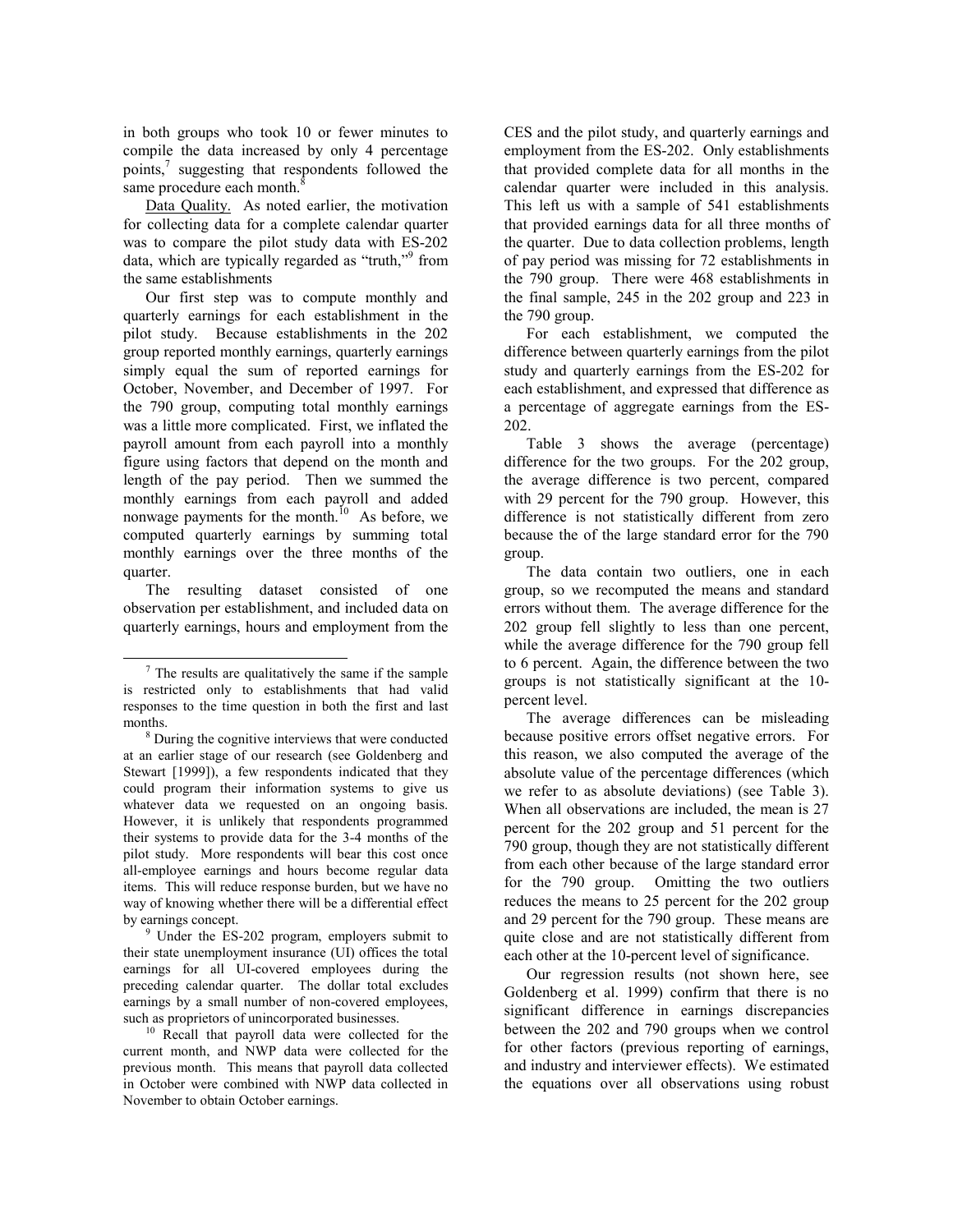regression procedures, and found that, controlling for other factors, the average absolute difference between pilot study earnings and ES-202 earnings is slightly smaller for the 202 group than for the 790 group. However, this difference is not statistically significant at the 10-percent level.

We looked at whether establishments that generated monthly earnings and hours summaries for internal purposes provided better data, and found that respondents with monthly summaries were half again as likely to report earnings that were within one percent of their corresponding ES-202 earnings.

Our regression results also provided some evidence that NWP may be double counted for the 790 group. The coefficients on the industry dummy variables indicate that the discrepancy between the pilot study earnings and the ES-202 earnings tends to be larger for FIRE than for other industries. In earlier cognitive interviews (see Goldenberg and Stewart [1999]), we found that some CES respondents included NWP in their payroll reports. When this occurs NWP may be counted twice. Since NWP are more common in FIRE than in other industries, the positive coefficient on the FIRE dummy variable could be the result of this double counting.

To examine this hypothesis further, we recomputed quarterly earnings for the 790 group *excluding* NWP. After reestimating the equation, we found that the coefficient on the FIRE dummy fell by nearly 40 percent and was no longer significant. When we recomputed the means in Table 3 excluding NWP for the 790 group, we found that the average difference for the 790 group fell to 2 percent (not statistically different from zero). There was no change in the average absolute deviation. These results suggest that extra care needs to be taken when collecting earnings data in establishments that pay NWP.

#### **Conclusions**

We found no significant difference in the collectibility of all-employee earnings using either gross total payroll or total earnings, or in the collectibility of all-employee hours for the period corresponding to the earnings. NWP were more difficult to obtain than either hours or earnings. There was also no significant difference between total earnings and gross total payroll plus NWP in terms of the accuracy of earnings data when compared to ES-202. Additional research that includes larger establishments, and that addresses the collectibility and double counting of NWP, would be useful.

## **References**

- Goldenberg, Karen, Anthony Gomes, Marilyn Manser, Jay Stewart (1999) "The CES Concepts Pilot Study: Design and Analysis of Responses." Unpublished BLS report.
- Goldenberg, Karen and Jay Stewart (1999) "Earnings Concepts and Data Availability for the Current Employment Statistics Survey: Findings from Cognitive Interviews," in the *Proceedings of the Section on Survey Research Methods, American Statistical Association.*